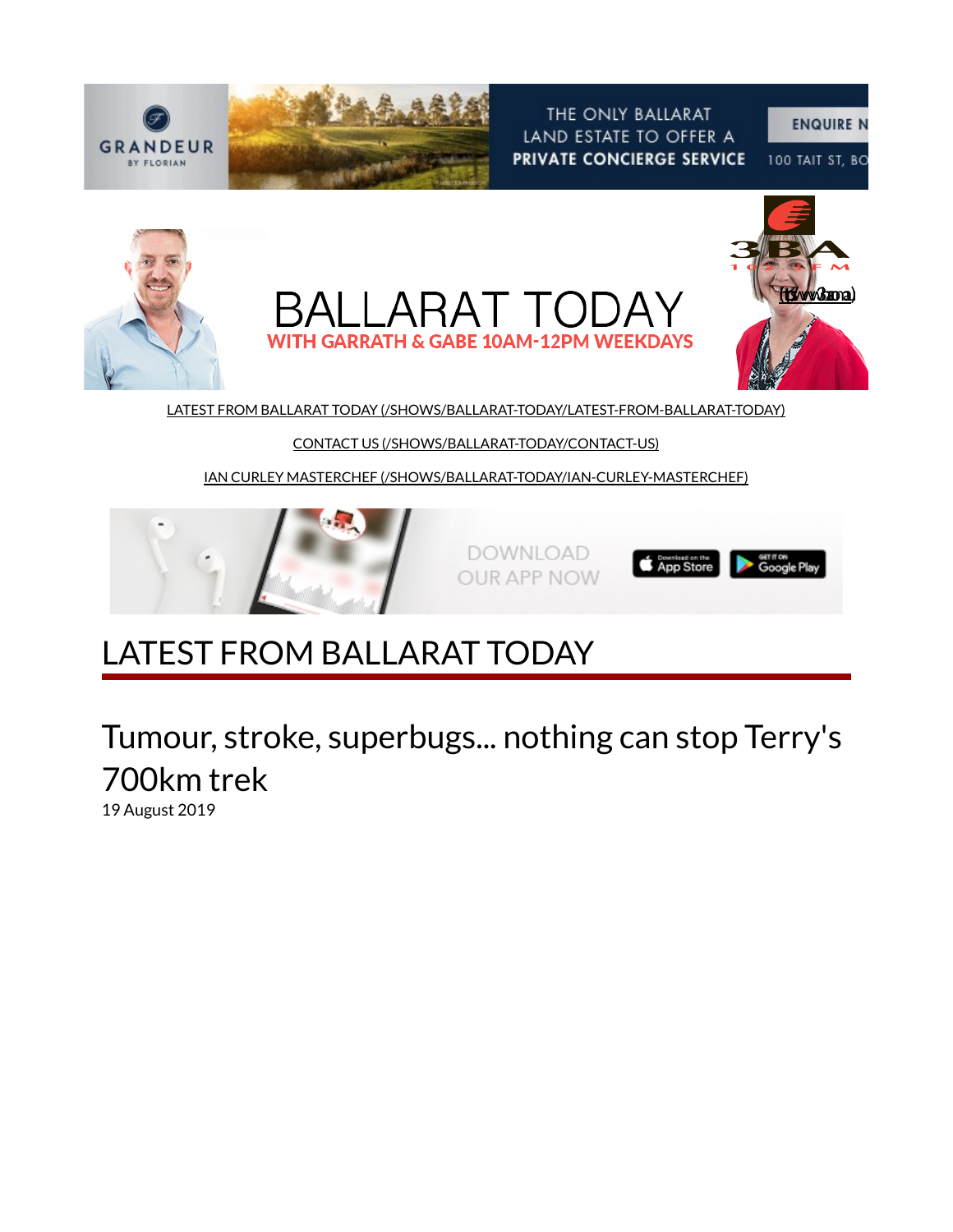

Image being a young dad, in the prime of the life... and it all comes to a screetching halt.

Terry Mitropolous is walking from Adelaide to Melbourne - via Ballarat - after his life was turned upside down at age 36.

The successful businessman discovered he had a brain tumour, which led to complications including a superbug infection and eventually a stroke that claimed his eyesight, hearing and ability to walk.

Now aged 46, he has regained only some of what he lost - and for what he has, he is eternally thankful.

Armed with a glass-half-full attitude and a rock-solid faith, Terry left Adelaide on August 17 and should arrive in Ballarat around September 18-19.

He says he knows what it's like to be in the deepest despair - and hw will be fundraising for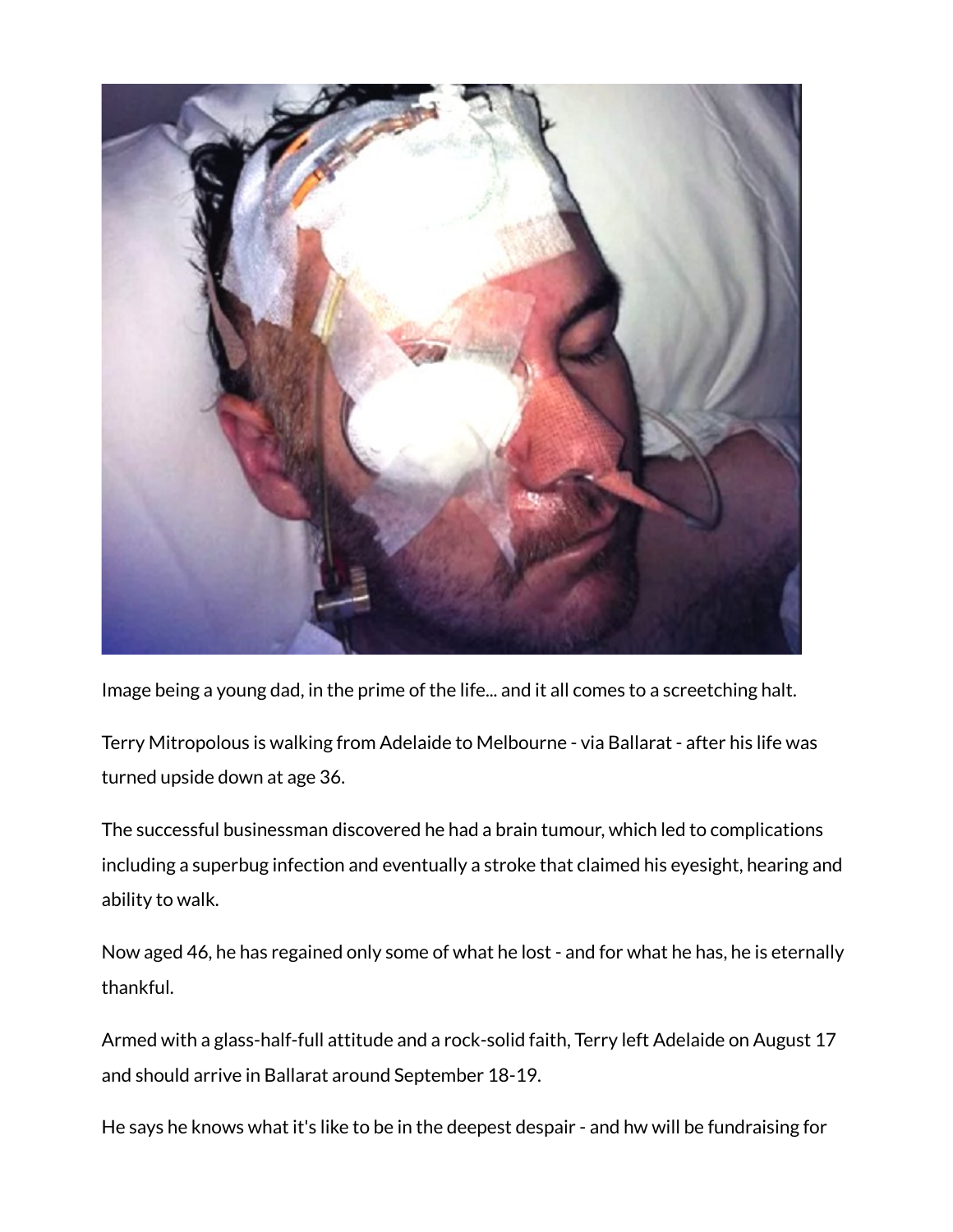mental health.

....................................

If you would like to help Terry raise money for the Black Dog Institute, go to

.. https://www.gofundme.com/f/walkandshine (https://www.gofundme.com/f/walkandshine)